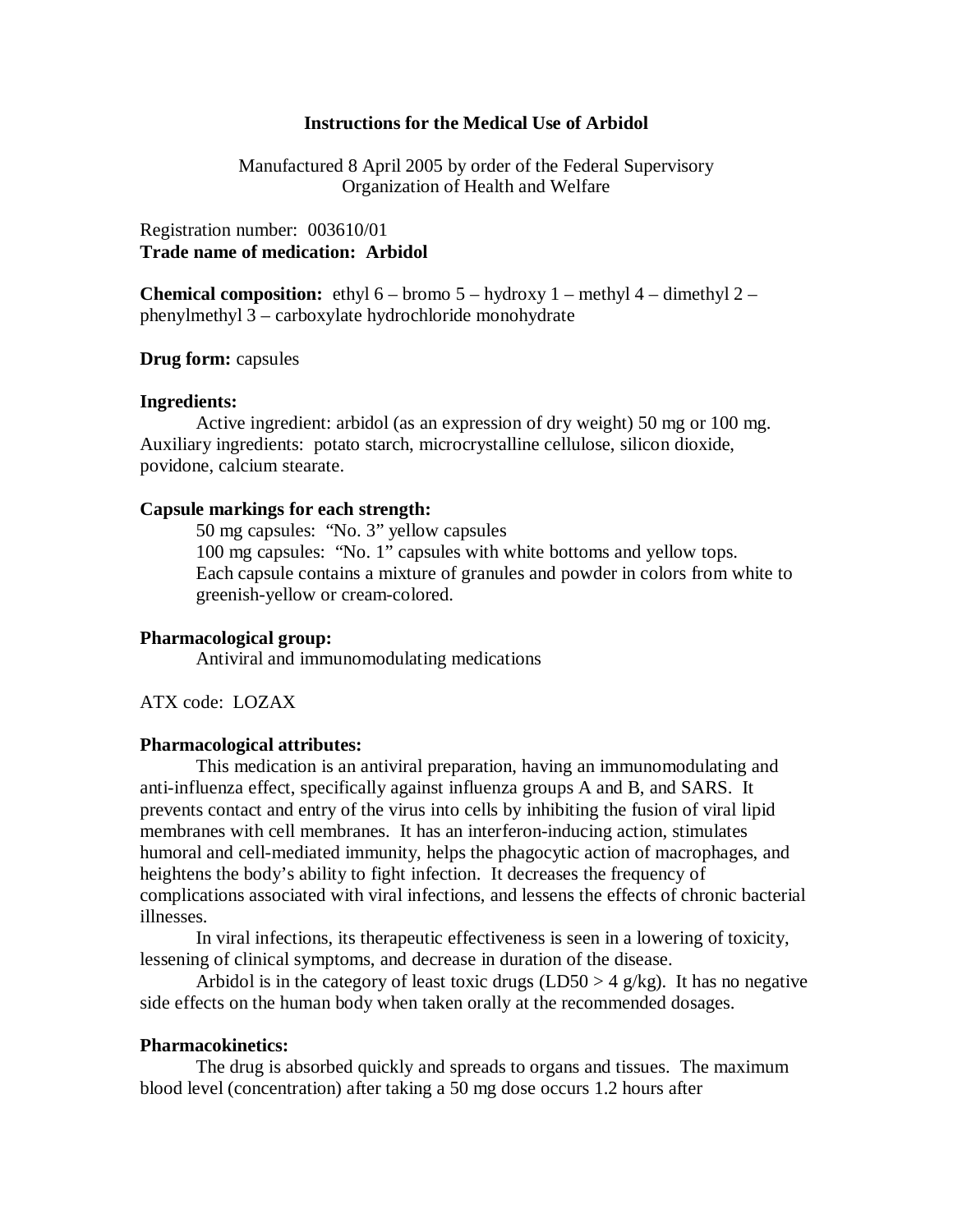administration; for a 100 mg dose, 1.5 hours after administration. Arbidol is metabolized in the liver. The half-life of the drug in the body is 17-21 hours. About 40% is excreted in unchanged form, mostly through bile (38.9%) and an insignificant amount through the kidneys (0.12%). Within the first 24 hours after administration, 90% of the drug has left the body.

# **Indications and Usage:**

Prevention and treatment in adults and children:

--Influenza A and B, RSV, SARS (including exacerbation of bronchitis and pneumonia)

--Secondary immunodeficiency

--Overall therapy for chronic bronchitis, pneumonia and recurrent herpes infections

--Prevention of post-operative infections and stabilization of immune status

--Overall therapy of acute rotavirus-type intestinal infections in children over 2 years old.

# **Contraindications:**

Children under 2 years have an increased sensitivity to the medication.

# **Directions for Use:**

For internal use, to be taken on an empty stomach.

Single dose amount: Children 2 - 6 years,  $50 \text{ mg}$ ;  $6 - 12 \text{ years}$ ,  $100 \text{ mg}$ ;  $12 - \text{adult}$ ,  $200$ mg (2 - 100 mg capsules, or 4 - 50 mg capsules).

*For non-specific prophylaxis:* During direct contact with patients with influenza or RSV, children  $2 - 6$ , 50 mg; children  $6 - 12$ , 100 mg; 12 to adult, 200 mg, once a day for 10 to 14 days.

During influenza or other RSV epidemics, or in order to prevent exacerbation of chronic bronchitis, or recurrent herpes infection, the dosage is children  $2 - 6$ , 50 mg; children 6 – 12, 100 mg; and over 12 to adult, 200 mg, twice a week for three weeks.

For SARS prophylaxis (during contact with SARS patients), the dosage for children over 12 – adult is 200 mg once a day; for children from 6 to 12, 100 mg, taken before food, once a day for  $12 - 14$  days.

For prophylaxis against postoperative complications: children  $2 - 6$ , 50 mg; children  $6 -$ 12, 100 mg; children over 12 – adult, 200 mg 48 hours before the procedure, then from 2 to 5 days after the procedure.

*For treatment of illness:* For influenza, or other uncomplicated RSV, children 2 – 6, 50 mg; children  $6 - 12$ , 100 mg, and children over 12 and adults, 200 mg, 4 times a day (every 6 hours) for 5 days.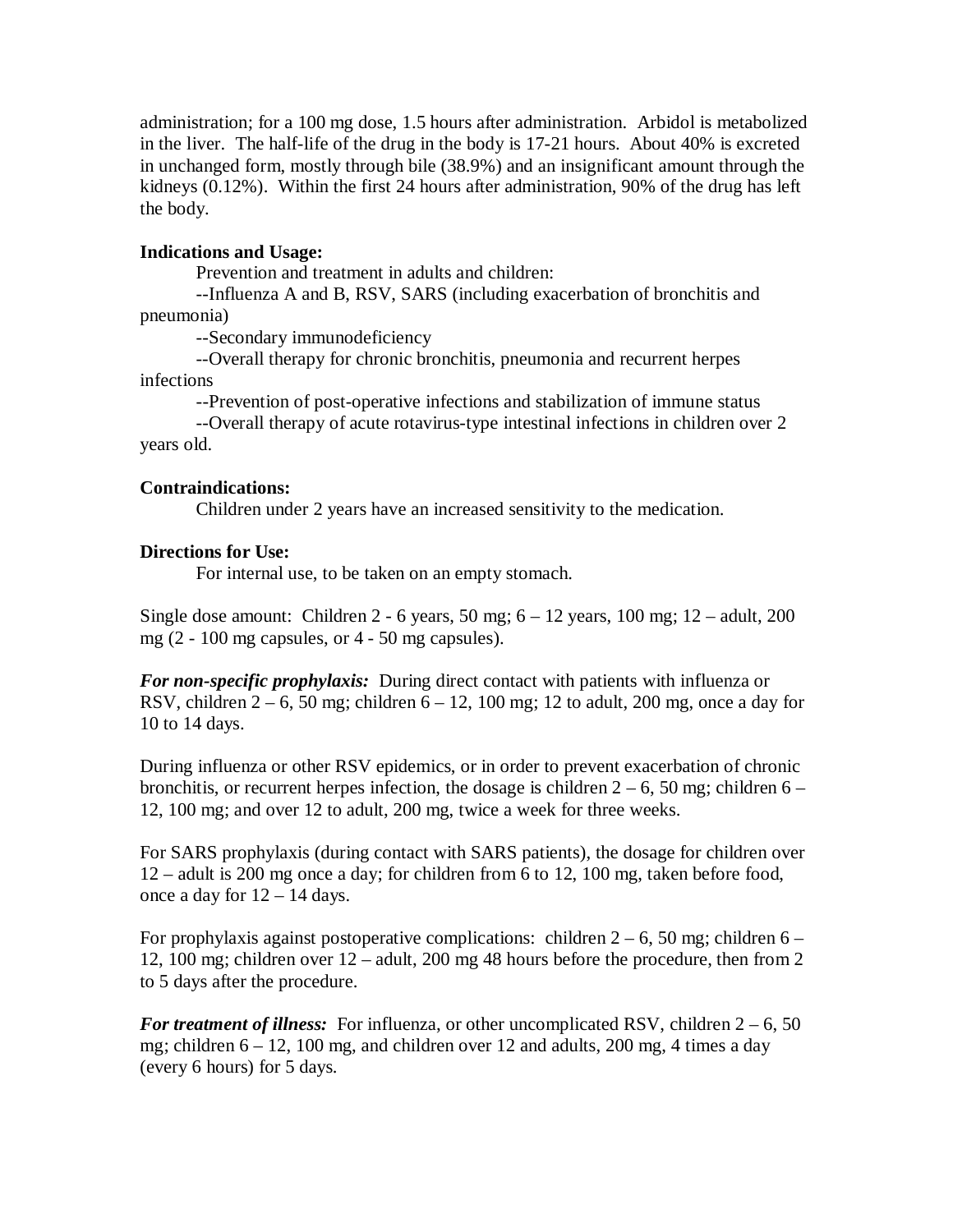For influenza with complications (bronchitis, pneumonia), children  $2 - 6$ , 50 mg; children  $6 - 12$ , 100 mg; children over 12 and adults, 200 mg, 4 times a day (every 6 hours) for 5 days, then one dose per week for the next four weeks.

For Severe Acute Respiratory Syndrome (SARS), in children over 12 and adults, 200 mg twice a day for  $8 - 10$  days.

For chronic bronchitis or herpes-type infections, in children  $2 - 6$  years, 50 mg; children  $6 - 12$ , 100 mg; children over 12 and adults, 200 mg 4 times a day (every 6 hours) for  $5 - 12$ 7 days; thereafter, one dose twice a week for the next 4 weeks.

For treatment of acute intestinal infections of the rotavirus-type, in children over 2 years old, give 50 mg; children  $6 - 12$ , 100 mg; and children over 12, 200 mg, four times a day (every 6 hours) for 5 days.

### **Side effects:**

Possible allergic reaction

### **Overdose effects:**

None noted

### **Reactions in combination with other drugs:**

No negative side effects have been observed when using this medication in combination with other drugs.

### **Special instructions:**

Arbidol has not been shown to have negative effects on central nervous activity, and can be taken in a prophylactic capacity by otherwise healthy people engaged in any profession, including those demanding a high level of attention and physical coordination (for example, bus drivers, machine operators, etc.).

### **Packaging form:**

Capsules are in 50 and 100 mg doses.

Packaging: either 5 or 10 capsules contained in blister packs, composed of plastic, polyvinylchloride and aluminum, or 10 or 20 capsules contained in a plastic bottle. Instructions for use come with each bottle and with each set of either one or two blister packs.

### **Storage conditions:**

"Category B." Store in a dry place, protected from light and out of the reach of children, at a temperature no higher than 25 degrees Celsius (76 F).

### **Expiration limit:**

2 years. Do not use after the expiration date printed on packaging.